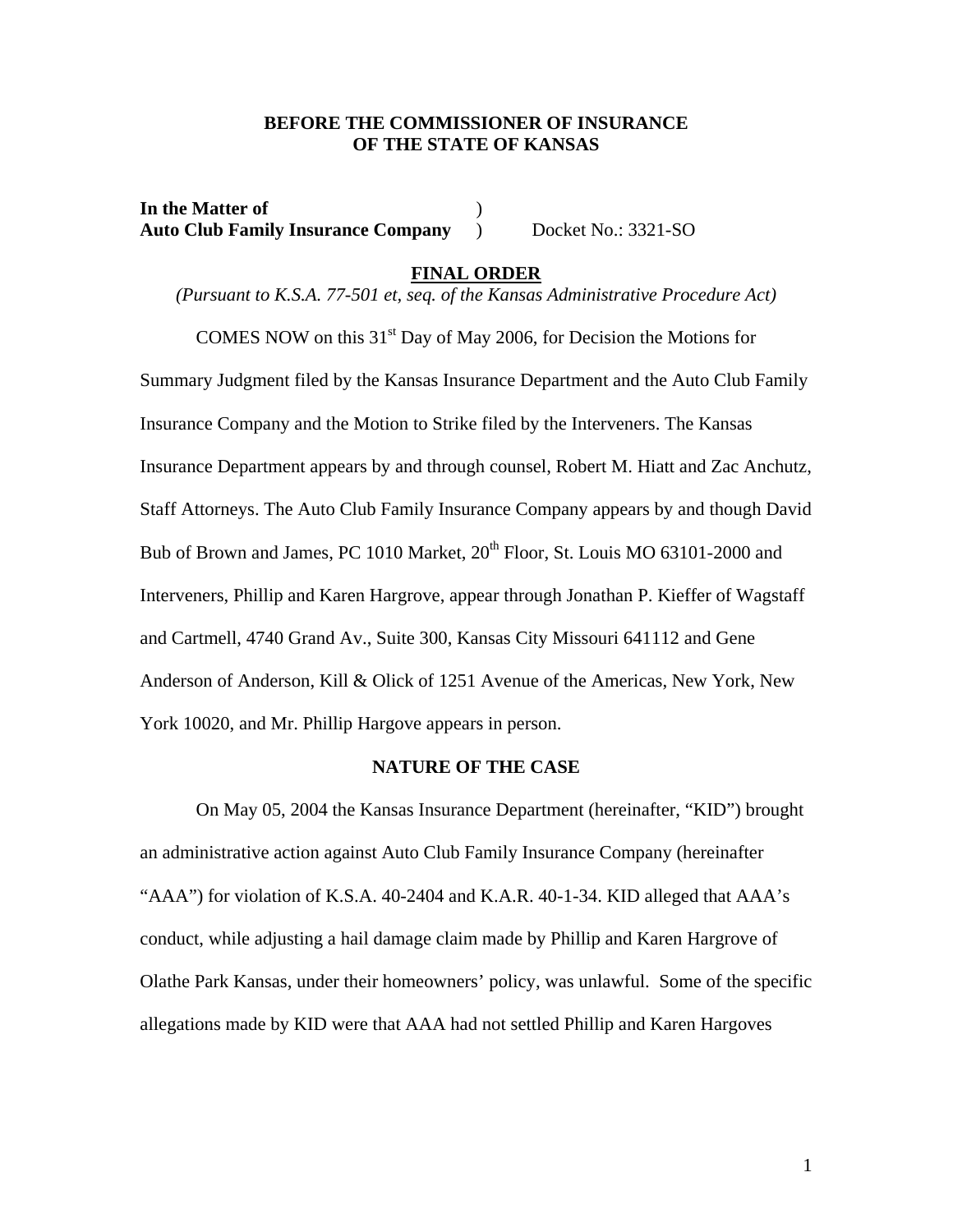claims promptly under K.S.A. 40-2404(9)(f) and that AAA had issued certain check(s) to the Hargroves which contained release language in violation of K.A.R. 40-1-34.

 On or about November 15, 2004, the AAA offered to enter into an agreement with the KID to resolve that action. AAA's offer provided in relevant part: "*AAA shall continue to work with the Hargroves to settle in full their hail damage claim*" and; "…*Any checks or drafts that were previously not cashed will be reissued to the Hargroves at once, if such has not already been done prior to the date of this correspondence.*".

 In exchange for the promises made to KID, by AAA, in that November 14, 2005 offer KID agreed to resolve the pending administrative action. KID dismissed the action on November 19, 2005 in accord with the agreement. On February 25, 2005, just over three months after the aforesaid agreement took effect, the Hargroves requested this action be reinstated for a determination whether AAA had materially breached its agreement with the KID.

### **FINDINGS OF FACT**

- 1. On September 19, 2003 Auto Club Family Insurance Company agreed to replace the windows on the Hargrove's home because the windows had been damaged in a hail storm (Exhibit 1 KID Brief in Support of Motion for Summary Judgment).
- 2. On January 23, 2004 a representative of Auto Club Family Insurance Company, James J. Welch of the Kansas Insurance Department and Phillip Hargrove held a conference call to discuss the claim (Exhibit 2, page 12 of 16 KID Brief in Support of Motion for Summary Judgment)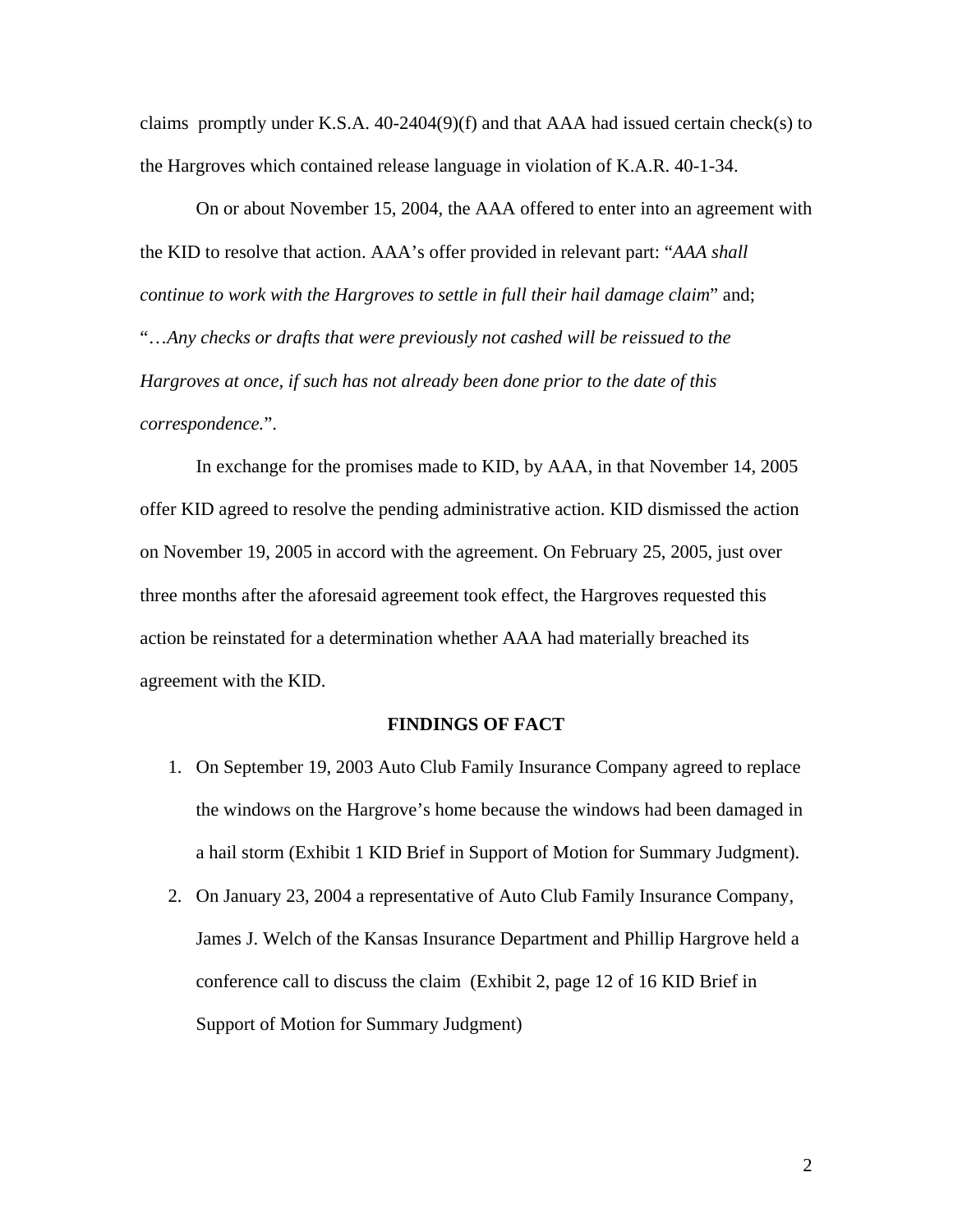- 3. On January 23, 2004 Auto Club Family Insurance Company agreed to pay full replacement cost for the windows to Hargroves (Exhibit 3 KID Brief in Support of Motion for Summary Judgment)
- 4. On or about February 06, 2004 Auto Club Family Insurance Company issued a check to the Hargroves in the amount of \$30,744.53 for window replacement (Exhibits 4 and 5 KID Brief in Support of Motion for Summary Judgment).
- 5. The check contained language which stated: "Endorsement constitutes full release of all claims known or unknown which the undersigned has or may have against the payor or any person or organization insured by payor under the policy and by reason of the occurrence.…" (Exhibit 4 KID Brief in Support of Motion for Summary Judgment).
- 6. On March 22, 2004 Auto Club Insurance Company confirmed in writing it's agreement to replace the windows (Exhibit 7 KID Brief in Support of Motion for Summary Judgment)
- 7. On or about October 15, 2004 the Hargrove's attorney notified Auto Club Family Insurance Company that the Hargroves' would file suit if Auto Club Family Insurance Company did not resolve the Hargrove's claims (Exhibit 8 KID Brief in Support of Motion for Summary Judgment).
- 8. On or about November 15, 2004 Auto Club Family Insurance Company entered an agreement with the Kansas Insurance Department to attempt to resolve the Hargroves claim(s) (Exhibit 9 KID Brief in Support of Motion for Summary Judgment).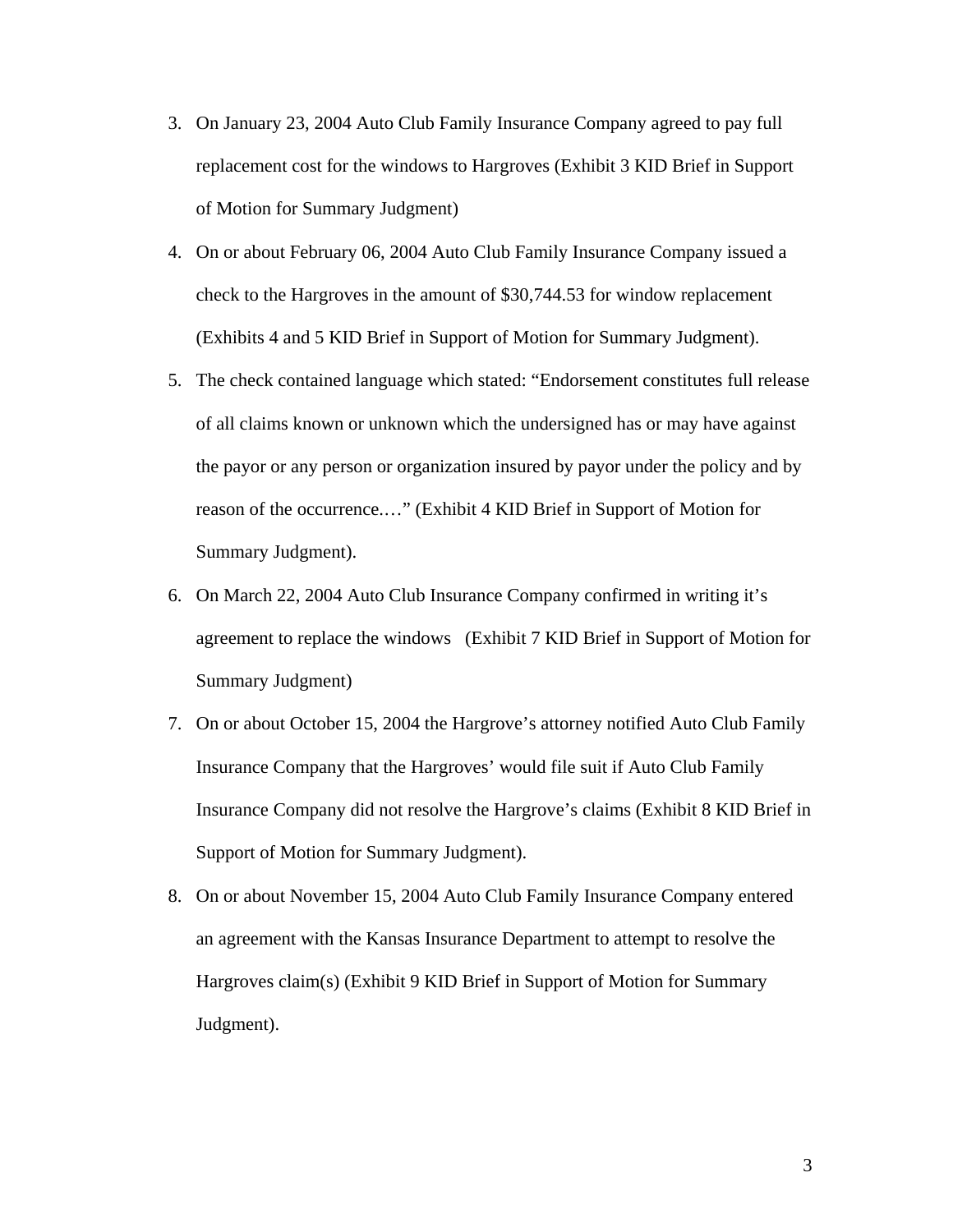- 9. On that same date the attorney for Auto club Family Insurance represented to the Kansas Insurance Department that: "…*Any checks or drafts that were previously and not cashed will be reissued to the Hargroves at once, if such has not already been done prior to the date of this correspondence.*" (Exhibit 9 KID Brief in Support of Motion for Summary Judgment).
- 10. On December 09, 2004 the Hargroves filed suit against Auto Club Family Insurance Company (Exhibit 10 KID Brief in Support of Motion for Summary Judgment).
- 11. On February 01, 2005 Auto Club Family Insurance Company re-issued the check to Mr. and Mrs., Hargrove and their mortgage company in the amount of \$30,744.53 for window replacement (Exhibit 12 KID Brief in Support of Motion for Summary Judgment)

## **CONCLUSIONS OF LAW**

 The filing of a Motion for Summary Judgment is allowed under K.S.A. 77-519(a) of the Kansas Administrative Procedures Act. When ruling on a motion for Summary Judgment this Presiding Officer looks to the Code of Civil procedure under Chapter 60 of the Kansas Statutes annotated for guidance. The Code provides that Summary judgment is appropriate when the documents on file show that there is no genuine issue of material fact and that the moving party is entitled to judgment as a matter of law. K.S.A. 60-256(c); *See also,* Boulanger v. Pol, 258 Kan. 289, 295, 900 P.2d 823 (1995). The Presiding Officer is required to resolve all facts and inferences that may reasonably be drawn from the evidence in favor of the party opposing the motion. Boulanger v. Pol, 258 Kan. at 295, 900 P.2d 823.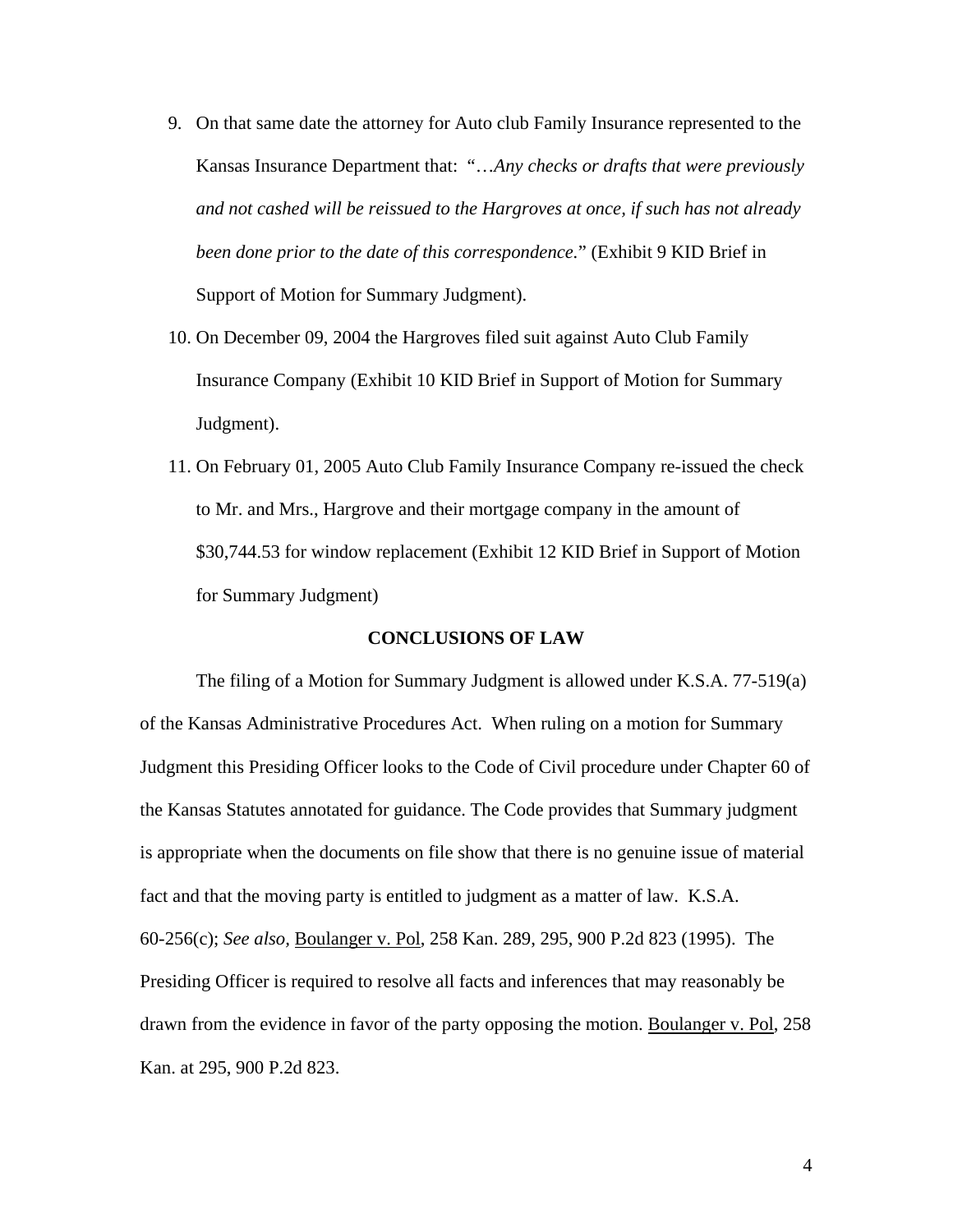In order to preclude summary judgment, the facts subject to the dispute must be material to the conclusive issues in the case. On appeal, we apply the same rules and where we find reasonable minds could differ as to the conclusions drawn from the evidence, summary judgment must be denied. [Citation omitted.]" Bergstrom v. Noah*,* 266 Kan. 847, 871-72, 974 P.2d 531 (1999).

 " 'An issue of fact is not genuine unless it has legal controlling force as to the controlling issue. The disputed question of fact which is immaterial to the issue does not preclude summary judgment. If the disputed fact, however resolved, could not affect the judgment, it does not present a genuine issue of material fact.' [Citations omitted.]" Mitchell v. City of Wichita*,* 270 Kan. 56, 59, 12 P.3d 402 (2000).

# **AAA breached the agreement it entered with the Kansas Insurance Department by failing to re-issue the check for almost three months after promising to reissue the check at once to the Hargroves.**

 On November 15, 2004 AAA offered in writing to resolve the administrative action pending between KID and AAA. That offer was drafted by AAA and reads, in part, as follows: "*Any Checks or drafts that were previously not cashed will be reissued to the Hargrove's at once, if such has not already been done prior to the date of this correspondence*" (Exhibit 9 KID Brief in Support of Motion for Summary Judgment). Clearly the re-issuance of those check(s) and the time frame in which the check(s) were to be re-issued were both terms of the offer which were material.

 KID accepted AAA's offer to settle the administrative action and the administrative action was dismissed on November 19, 2004. By so doing a contract was formed.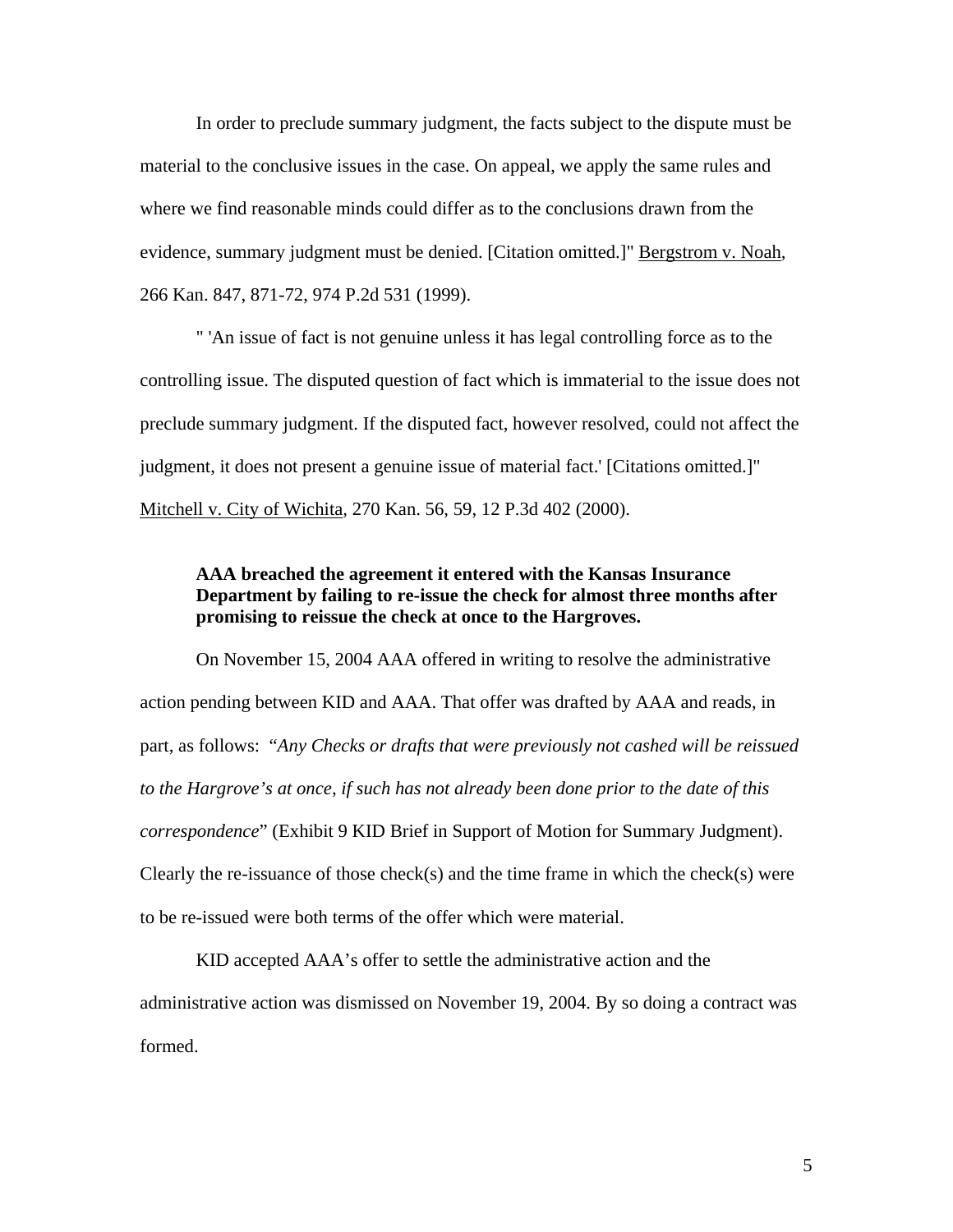"A settlement agreement is a type of contract and, therefore, governed by contract law. [Citation Omitted]…." *White v. Allied Mut. Ins. Co.* 29 Kan.App.2d 797, 31 P.3d 328 (2001).

 The can be no dispute about the terms of the contract as they are in writing and are definite and certain (Exhibit 9 KID Brief in Support of Motion for Summary Judgment). When the settlement agreement was entered AAA assured KID, in writing, that it would the reissue check(s) for window replacement, "*at onc*e, *if it had not already done so"*.

 "A breach of contract may be said to be a material failure of performance of a duty arising under or imposed by agreement… [Citation Omitted]". *Kansas Public Employees Retirement System v. Reimer & Koger Associates, Inc*. 262 Kan. 110, 936 P.2d 714 (1997).

 KID lived up to its part of the bargain and dismissed the administrative action on November 19, 2004. AAA did not re-issue the check(s), *at once*. Instead AAA did not reissue the checks until February 01, 2005. . (Exhibit 12 attached to KID Brief in Support of Motion for Summary Judgment). "A breach is material if the promisee 'receiv[es] something "substantially less or different from that for which he bargained. [Citation omitted]" *Almena State Bank v. Enfield* 24 Kan.App.2d 834, 954 P.2d 724 (1998). . By failing to re-issue the check(s) for window replacement for nearly three months AAA materially breached the agreement with KID.

#### **IT IS THEREFORE ORDERED ADJUDGMENT AND DECREED** that the

Findings of Fact (Facts 1 through 11, above.), the Conclusions of law (infra) and "Reasons for Ruling" (attached and marked Exhibit A) are all made a part of this Final Order by incorporation by reference. For the reasons set forth above, and in Exhibit A attached, the Motion for Summary Judgment filed by the Auto Club Family Insurance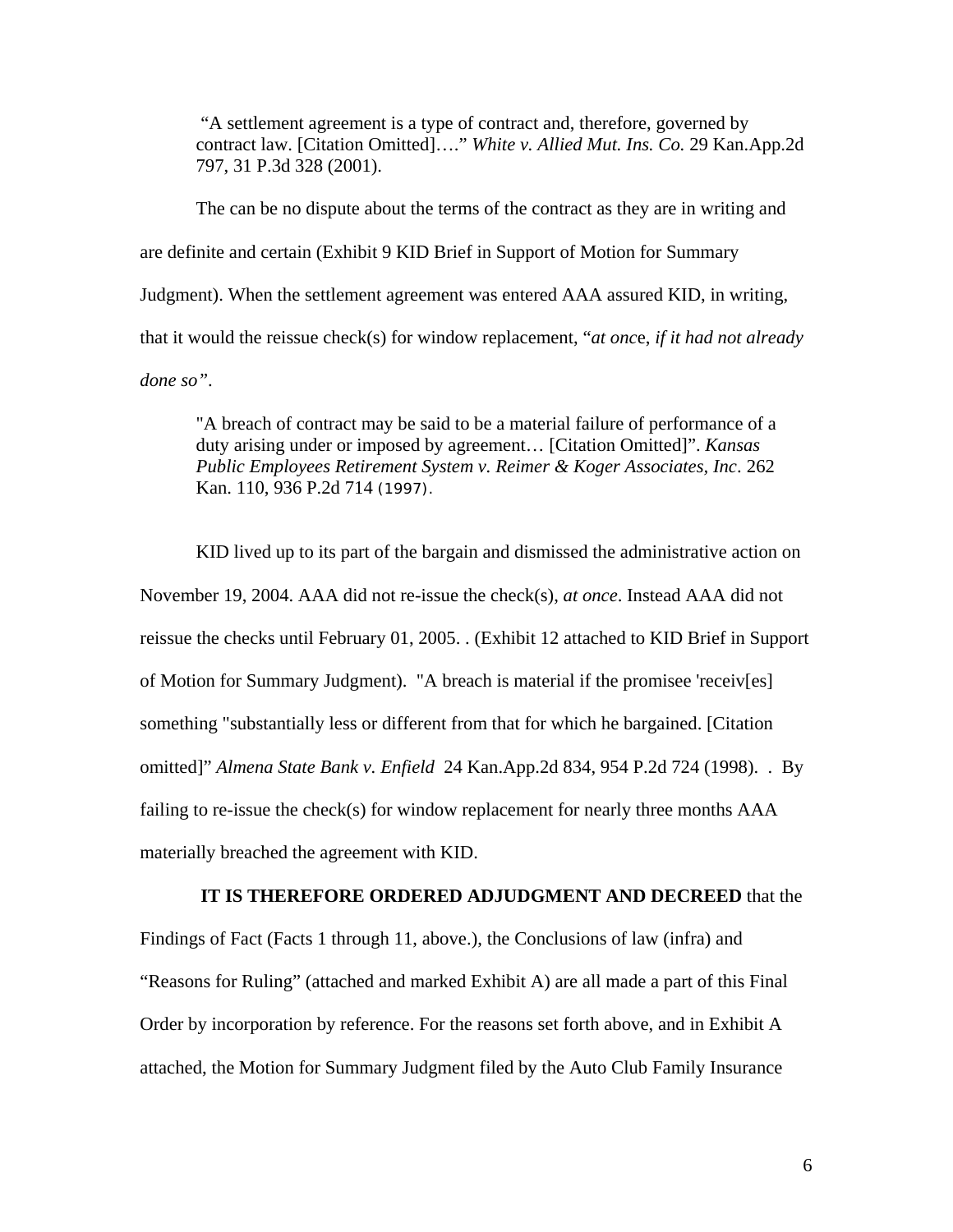Company is denied; the Motion to Strike filed by the Interveners is denied; and the Motion for Summary Judgment filed by the Kansas Insurance Department is granted. Pursuant to K.S.A. 40-2407 the Auto Club Family Insurance Company is fined in the amount of Five Hundred Dollars (\$500.00) for violation of K.S.A. 40-2404. The costs of this action, in the amount of One Thousand Four Hundred Twenty Four Dollars and Thirty Cents (\$1,424.30) are assessed against the Auto Club Family Insurance Company pursuant to K.S.A. 40-2406.

## **Notice of Final Agency Action and Judicial Review**

The issuance of this Final Order constitutes final agency action in this matter. Accordingly, all administrative remedies available to the Petitioner are hereby deemed exhausted, and the filing of a petition for reconsideration is not a prerequisite for judicial review.

The Petitioner may, within thirty (30) days of service of this Final Order, file a petition for judicial review in the appropriate court, as provided for by K.S.A. 77-613. In the event the Petitioner files a petition for judicial review, the agency officer to be served on behalf of the Kansas Insurance Department is: John W. Campbell, General Counsel, Kansas Insurance Department, 420 S.W. 9<sup>th</sup> Street, Topeka, KS 66612-1678.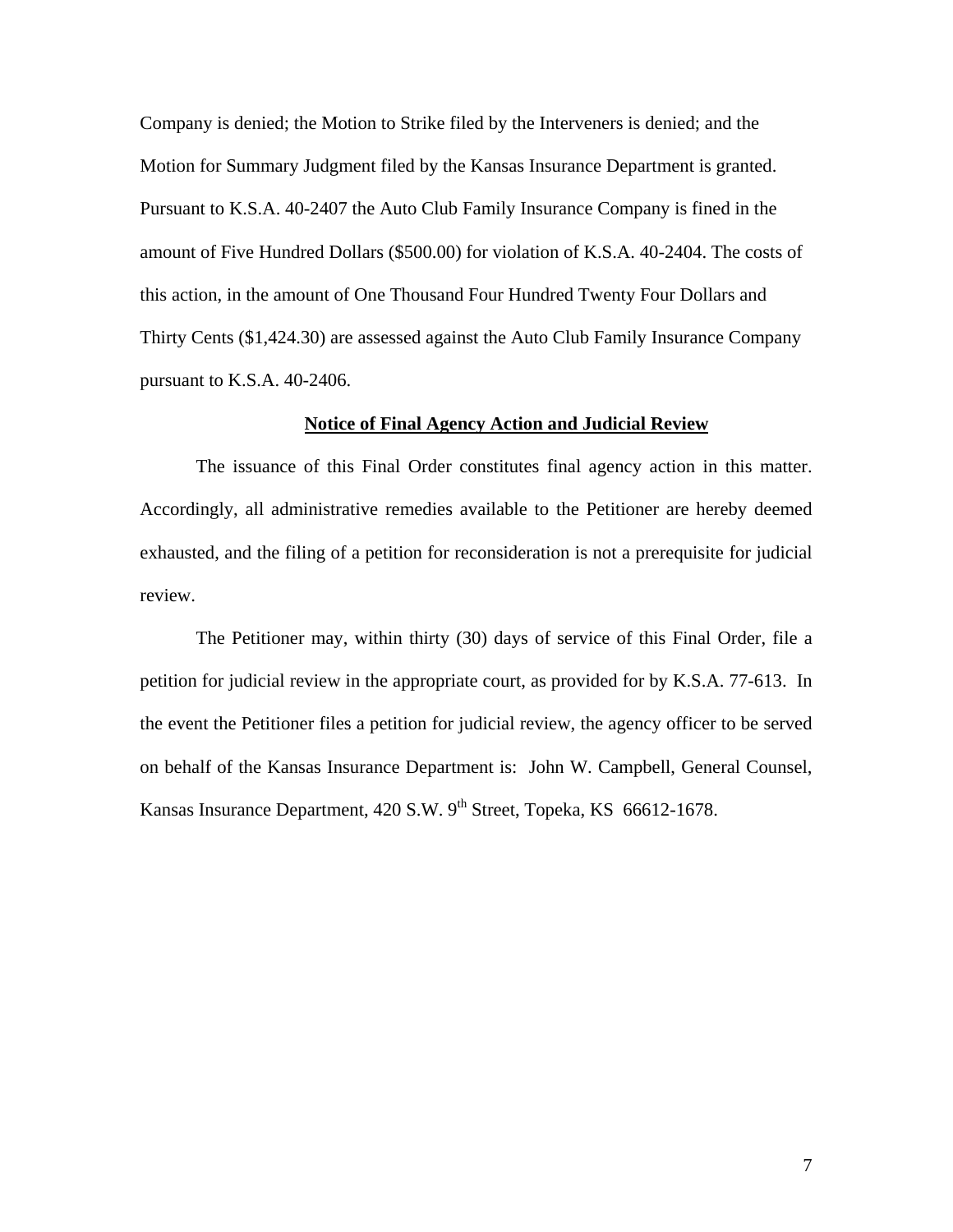# **IT IS SO ORDERED THIS \_13th \_ DAY OF \_\_JULY, 2006\_\_, IN THE CITY OF TOPEKA, COUNTY OF SHAWNEE, and STATE OF KANSAS.**



IT IS SO ORDERED.

 \_/s/ Robert M. Tomlinson\_\_\_\_\_\_\_\_\_ Robert M. Tomlinson Assistant Commissioner of Insurance Presiding Officer

## PREPARED BY:

 \_/s/ Robert E. Hiatt\_\_\_\_\_\_\_\_\_\_\_\_\_\_\_\_\_ Robert E. Hiatt KS #13810 Staff Attorney's for the Kansas Insurance Department Kansas Insurance Department 420 SW  $9<sup>th</sup>$  Street Topeka, Kansas 66612-1678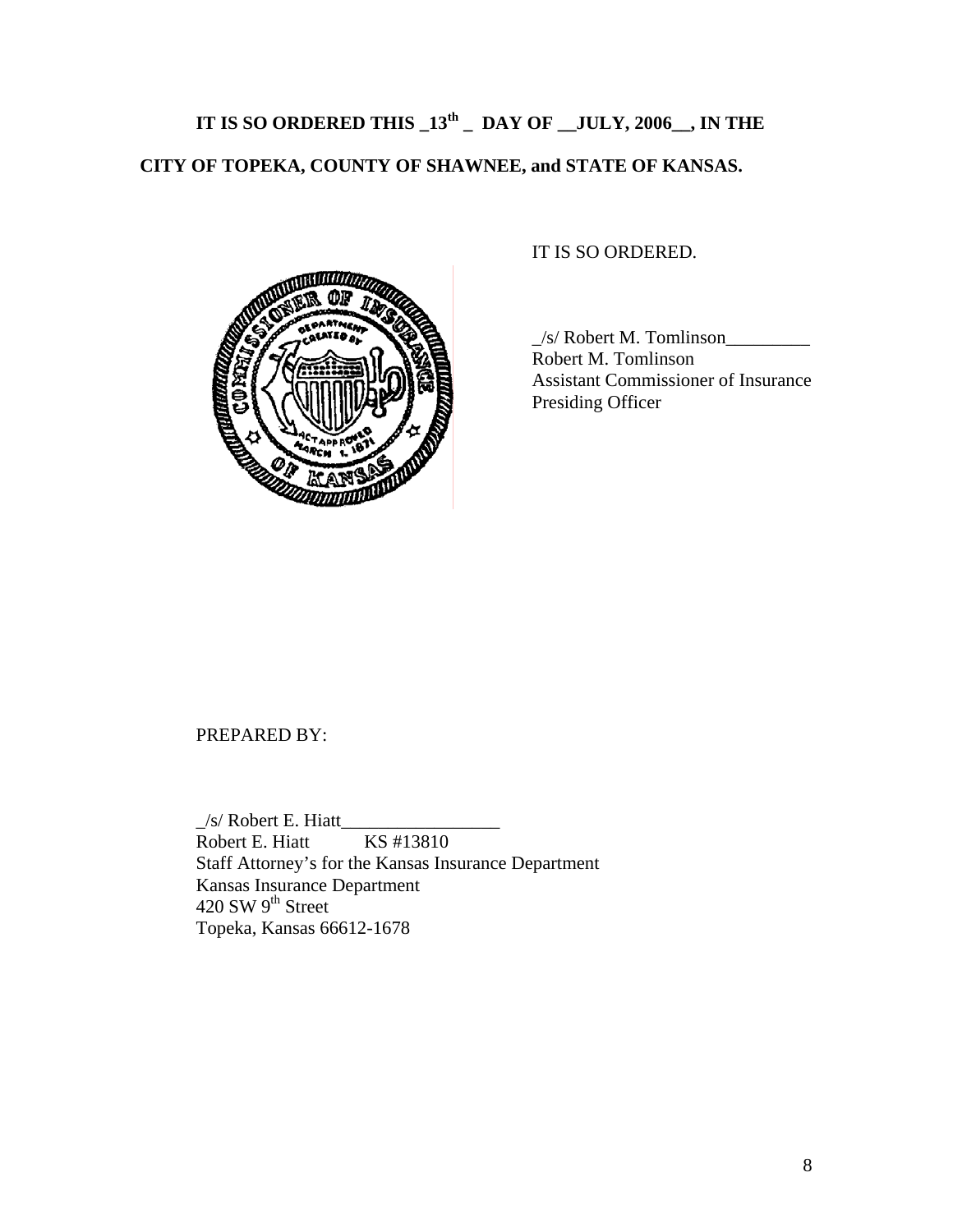## APPROVED BY:

 $\angle$ s/ David W. Bub $\Box$  David W, Bub, *Esq. admitted pro hac vice for purposes of this proceeding* BROWN & JAMES, P.C. 1010 Market,  $20<sup>th</sup>$  Floor St. Louis, MO 63101-2000 Lead Counsel for Auto Club/AAA

 \_/s/ Jonathan Kieffer\_\_\_\_\_\_\_\_\_\_\_\_\_\_\_\_\_\_\_ Jonathan Kieffer Wagstaff & Cartmel LLP Kansas City, MO 64112 Attorneys for the Hargroves

#### **CERTIFICATE OF SERVICE**

The undersigned hereby certifies that the above and foregoing Notice of Final Agency Action and Judicial Review was served via the United States Postal Service, first class postage prepaid, on this  $13<sup>th</sup>$  day of July , 2006, addressed to the following:

David W, Bub, *Esq.*  BROWN & JAMES, P.C. 1010 Market, 20th Floor St. Louis, MO 63101-2000 Lead Counsel for Auto Club/AAA

Dennis Cassidy, *Esq.*  BROWN & JAMES, P.C. 1100 Main Street, Suite 1900 Kansas City, MO 64105 Counsel for Auto Club/AAA